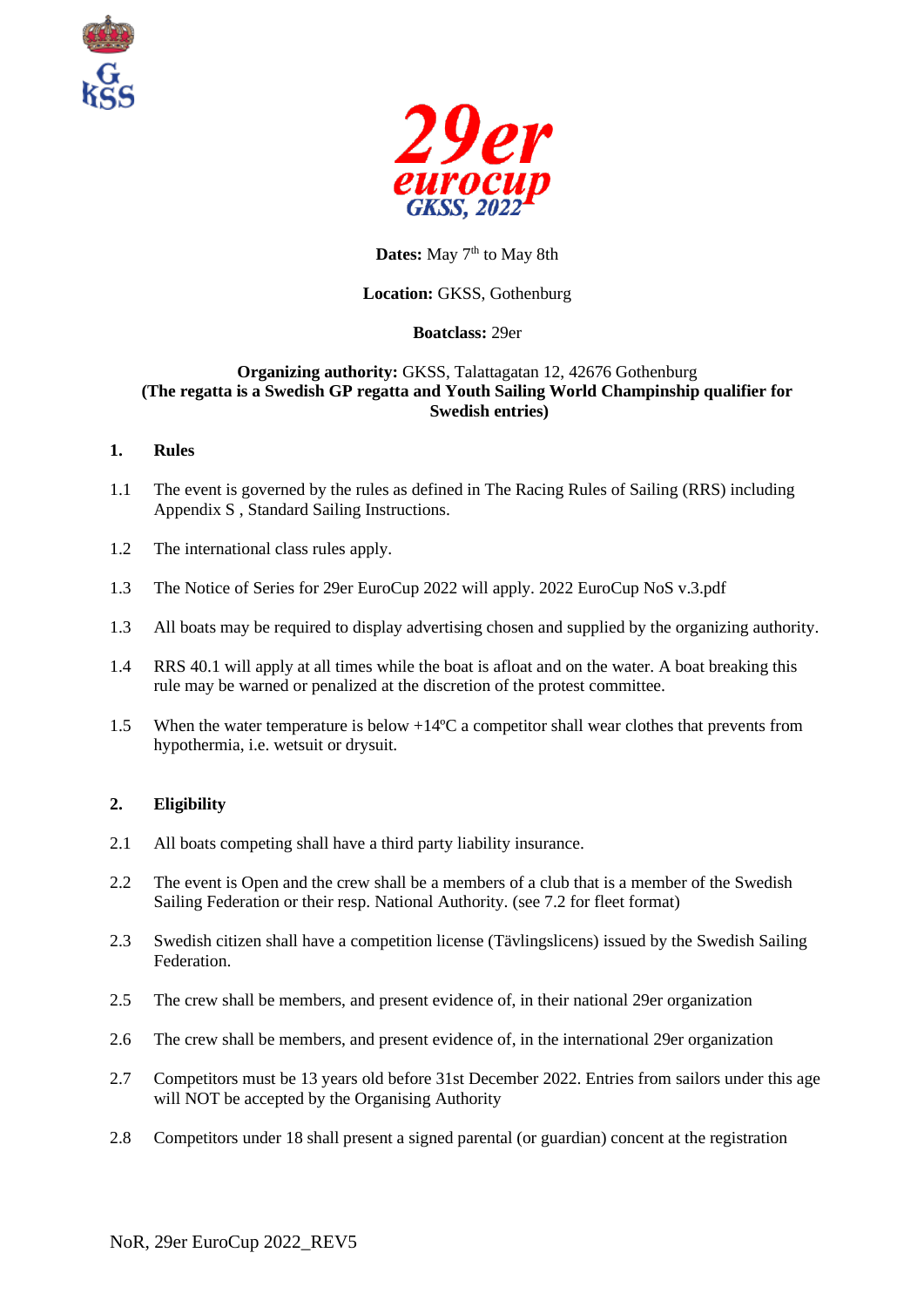

- 3.1 Boats may enter the event by registrering, not later than [2022-04-30] online at Sailarena <https://www.sailarena.com/sv/se/club/gkss/gkss-ocr-22/> [ANMÄLAN]
- 3.2 The maximum number of entries is 50 boats. If the maximum number of boats is reached, additional entries are moved to a waiting list.
- 3.3 The entry fee is 1200 SEK (the fee includes an 100 SEK fee to the Swedish National 29er Organization). The fee is payed in Sailarena upon entry. The entry can be withdrawn, by sending an email to the OA, not later than 7 days before the event, or if the boat's entry is rejected by the organizing authority, the entry fee will be refunded minus an adminaistrative fee of 150 SEK
- *3.4 Reimbursement to all entrys will be issued if the regatta is cancelled due to alterations in the National regulations that prohibits the regatta, (-150SEK)*

#### **4. Registration and equipment inspection**

- 4.1 Registration of the whole crew should be made at the Race Office in the GKSS Club not later than Saturday 9.00, May 7<sup>th</sup>.
- 4.2 The crew shall upon request be able to verify club membership, competition license.
- 4.3 A boat, crew or equipment may be inspected at any time. On the water the race committee or the technical committee may direct a boat to a specified site for inspection.
- 4.4 A competitor that has become ill or injured may be replaced, in this regatta, after approval by the race committee, however for both the regatta and for the EC series the scoring will be reported as multiple entries.

#### **5. Sailing instructions and information**

- 5.1 Sailing instructions and other official information will be available on the official notice board at sailarena.<https://www.sailarena.com/sv/se/club/gkss/gkss-ocr-22/>Sailing instructions will be published at the latest on  $1<sup>st</sup>$  of May.
- 5.2 The race committee will when possible and appropriate broadcast information regarding the course, starting times, safety etc. on VHF channel that can be found on the official notice board*.*

#### **6. Schedule**

| 6.1 | Friday, May 6th              | Registration                     | 17.00-20.00         |
|-----|------------------------------|----------------------------------|---------------------|
|     | Saturday May 7 <sup>th</sup> | Registration<br>Skippers meeting | 07.30-09.00<br>9.00 |
|     |                              | First Warning signal             | 10.25               |
|     | Sunday May 8 <sup>th</sup>   | First Warning signal             | 09.55               |
|     |                              | No Warning signal after          | 15.00               |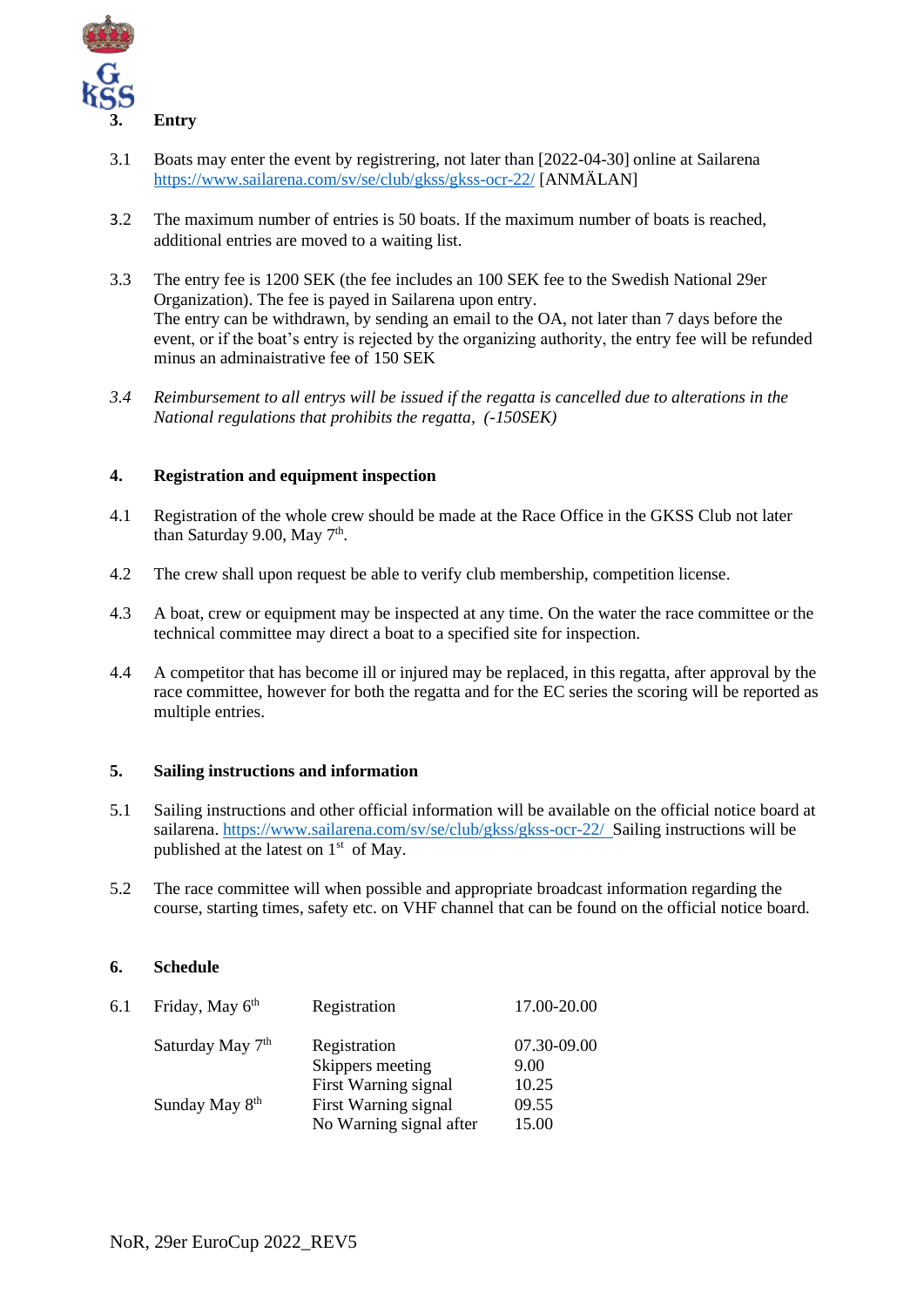

# **7. Format**

- 7.1 8 races are scheduled. The goal time for the first boat is 30min.
- 7.2 The event will consist of a series of races with all boats in the same class in the same fleet. The fleet will be reported in the subgroups Male, Female, Open and "Open below 17 years, according to the Notice of Series for 29er EuroCup 2022

# **8. Venue and course**

- 8.1 The race course will be outside GKSS, Gothenburg. Course areas will be explained in the Sailing instructions.
- 8.2 The course will be a winward/leeward course as described in the sailing instructions.

## **9. Protests and penalties**

- 9.1 RRS Appendix P applies, Special Procedures for Rule 42, shall apply, with RRS P2.1 to P2.4 deleted and replaced by: "When a boat is penalised under rule P1.2, her penalty shall be a One-Turn Penalty under rule 44.2. If she fails to take the penalty she shall be disqualified without a hearing."
- 9.2 RRS appendix T will apply.
- 9.3 Rule 44.1 and 44.2 are changed so that a "Two Turn Penalty" are changed to " One Turn Penalty" (including 1 Tack and 1 Gybe.)
- 9.3 In addition to penalties provided in RRS 64.2, the protest committee may penalize a boat in accordance with RRS 44.3c.

#### **10. Scoring**

- 10.1 RRS A5.3 will apply.
- 10.2 The race committee will make no changes to the results 48 hours after the last race as provided for in RRS 90.3e.
- 10.3 RRS A2.1 is changed so that with three or less races, no score will be excluded. After more than three races one score will be excluded.
- 10.4 Scoring for the "Swedish GP series" and for the Swedish "Youth Sailing World Champinship" ranking the results will be according to resp. separate regulations. (9er förbundet / SSF)

#### **11. Prizes**

11.1 Price for  $1<sup>st</sup>$ ,  $2<sup>nd</sup>$  and  $3<sup>rd</sup>$  position in each sub group Male, Female, Mixed and open under 17